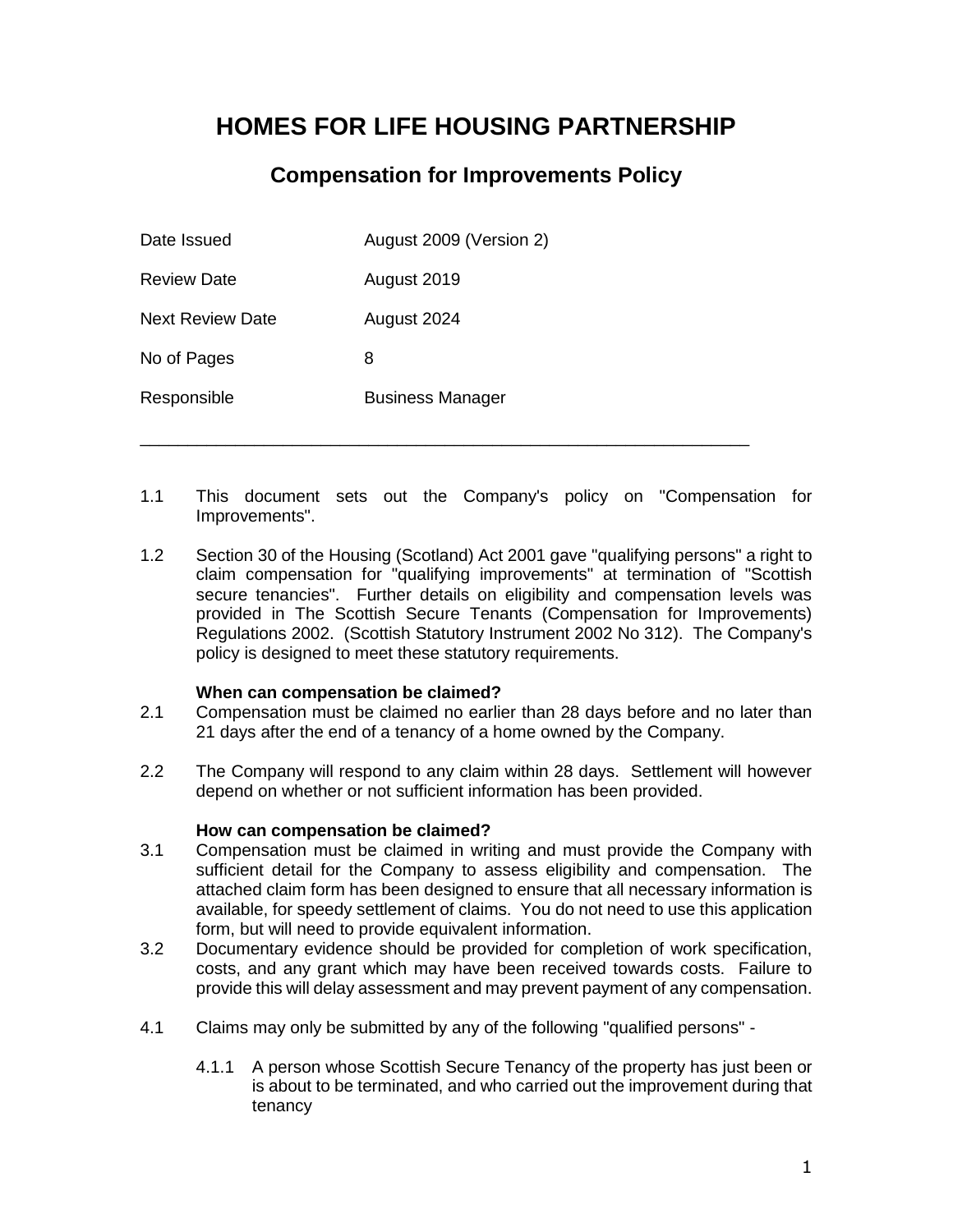- 4.1.2 A person who was a joint tenant of the property at the time the improvement was carried out
- 4.1.3 A person who has or is about to succeed to a tenancy of the property, due to the death of the tenant who carried out the improvement, but only where a Scottish Secure Tenancy has been or is to be granted on succession.

#### **What improvements qualify for compensation?**

- 5.1 Improvements must have been completed with the Company's prior written consent, must comply with all conditions of that consent, and must have been completed no earlier than 30th September 2002.
- 5.2 Only improvements listed on the attached Schedule will qualify. [This schedule is from The Scottish Secure Tenants (Compensation for Improvements) Regulations 2002].

#### **How will compensation be calculated?**

- 6.1 The Scottish Secure Tenants (Compensation for Improvements) Regulations 2002 sets out the prescribed formula which must be used. The application form has been designed around this calculation:
	- 6.1.1 The net cost of the improvement must be established. This will include the cost of materials and employed labour, but not the cost of any built in appliances, and must be net of any discount on or grant payments towards  $cost = C$
	- 6.1.2 The notional life of the improvement is established from the attached schedule **= N**
	- 6.1.3 The number of full or part years between completion of the improvement and the end of tenancy is established **= Y**
	- 6.1.4 In principle compensation is then calculated using the formula -

$$
C \times (1 - \underline{Y})
$$

- 6.1.5 The need for any deductions from this in principle compensation are established. Deductions will be made where -
	- *6.1.5.1 The improvement was to a higher standard than the Company would normally use for such improvements*
	- *6.1.5.2 The cost of the improvements was excessive*
	- *6.1.5.3 The improvement has deteriorated quicker than allowed for in the notional life calculation*
- 6.1.6 The need to offset any sums owed to the Company is established.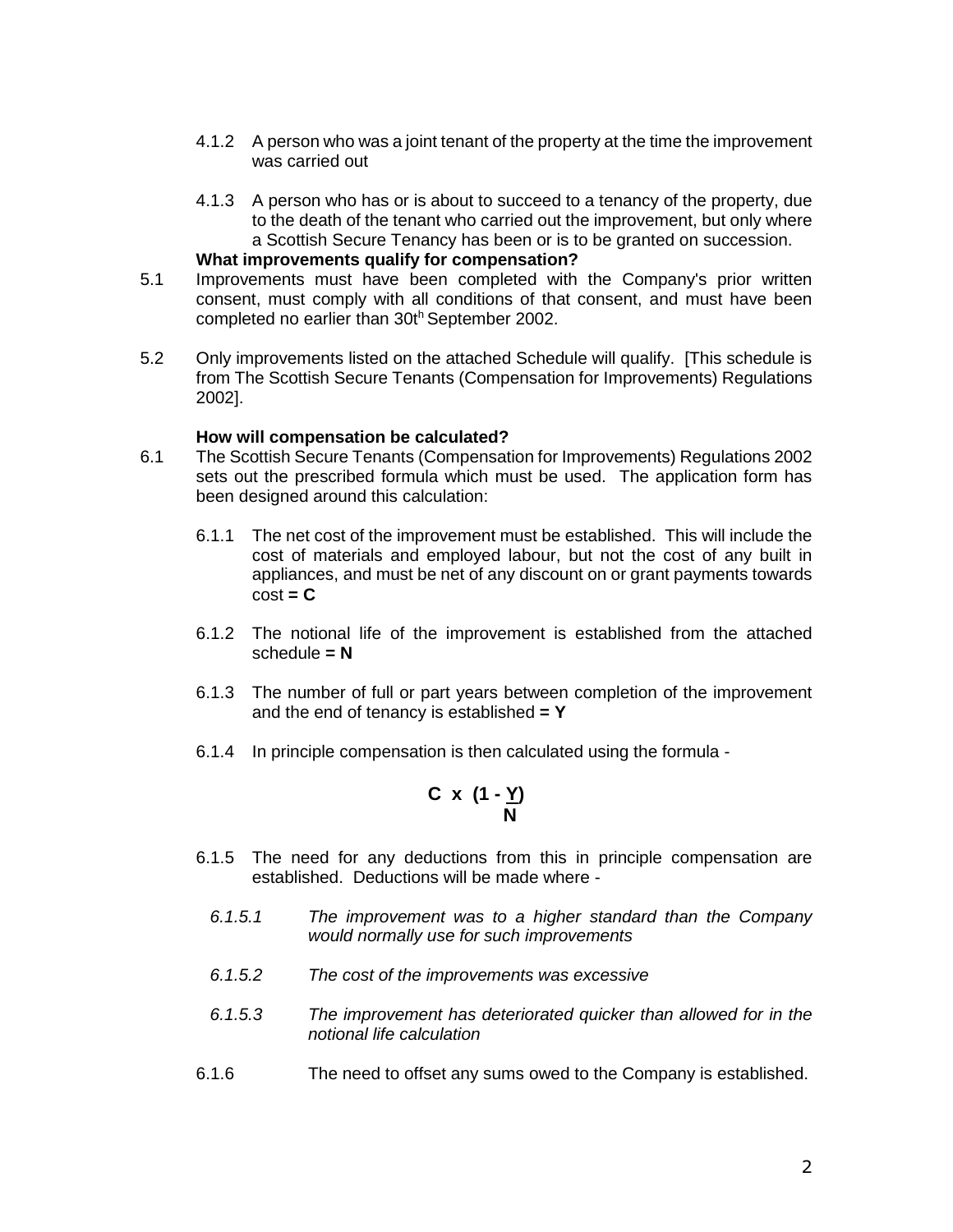6.1.7 No payment will however be made where the net compensation due is calculated to be less than £100. Also, the maximum compensation payable is restricted to £4,000 for any one improvement. (Both those sums are prescribed by the Act and the Regulations).

#### **Exclusions**

- 7.1 Notwithstanding eligibility under other provisions of this policy no compensation will be paid where -
	- 7.1.1 The property has been or is being repossessed as a result of legal action
	- 7.1.2 The property has been or is being disposed of by the Company under Section 14 of the Housing (Scotland) Act 1987 or Section 65 of the Housing (Scotland) Act 2001.
	- 7.1.3 The property has been or is being purchased under the "right to buy".
	- 7.1.4 The applicant has been granted a new tenancy by the Company, alone or jointly, of the same, or substantially the same house.

#### **Review**

- 8.1 If you are dissatisfied with the Company's decision, you may request a review of your case. Your request must be made within 28 days of receipt of the Company's notification. The review will be by a panel of Directors who had no involvement in the original decision. You will have the right to make written and/or oral representations to and to be accompanied by a representative of your choice. This review panel will otherwise comply with the general requirements for such panels as outlined in the Company's Complaints Policy.
- 8.2 In the event that you are still dissatisfied after that review you have the right to appeal to the Sheriff, for this area.
- 8.3 You may wish to pursue independent advice and/or to refer any concerns to the public sector ombudsman before pursuing any formal legal action. Details are provided in the Company's Complaints Policy.
- 8.4 Applications and outcomes will be monitored by the Company's Board of Directors. The Policy will be reviewed as necessary, as but not less than once every five years.